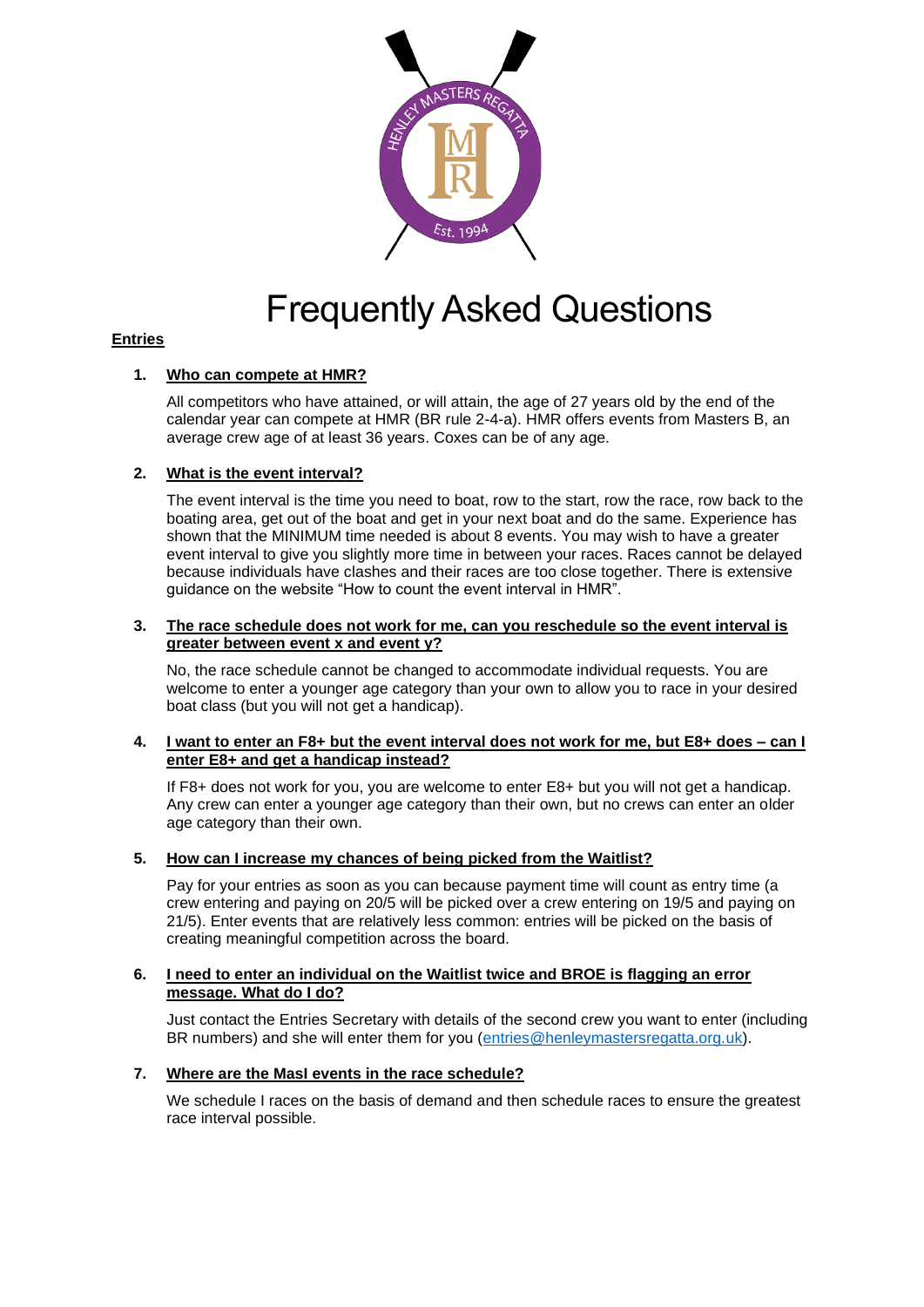

# **8. Can I enter a composite crew?**

Yes, you can. Enter your crew as normal, then click/tap on "Add member from another crew". A popup screen will appear allowing you to search by club and then by listed member or by BR number. If you cannot find a person in the list this may be because that person is not individually the age of the crew you are wanting to enter, e.g. you are entering F, but the person is individually D.

# **9. Can I represent two different clubs at HMR?**

Yes you can, but you will make the life of the Entries Secretary slightly more complicated, as some of the automatic system checks do not work. None of the doubling up or event interval rules change for an individual representing two clubs. Consider entering a composite crew instead.

## **10. Can I enter a placeholder in the main event and swap them out for a rower later on?**

No you cannot. The automatic doubling up rules in BROE will not be lifted at any time. Doubling up entries can only be made by the Entries Secretary, so if you attempt to enter a doubling up crew or make such a substitution, BR will flag an error message.

## **11. Can a female cox be entered in Open?**

Yes, she can. Coxes are not restricted by gender (BR rule 2-1-2).

# **12. Can coxes double up?**

Yes, coxes can double up including in the Main event. Just make sure the event intervals work.

## **13. Do you offer Mixed events?**

HMR does not offer specific Mixed events (as per BR rule 4-5-c). The Open event is regardless of gender (BR rule 4-1).

## **14. Can I enter an individual 3 times in HMR?**

No you cannot. Every individual rower or sculler must pick their preferred event and enter that crew in the Main Event and their desired doubling up event and enter that crew on the Waitlist.

#### **15. My 8+ crew consists of 4 rowers who have entered a 4+ and 4 rowers for whom the 8+ is their preferred entry. Can I enter that crew in the Main event?**

No you cannot. All rowers will jointly need to pick their preferred crew and no individuals can initially be entered in the Main event twice.

## **16. I want to row at HMR but cannot take the Friday off work, can you reschedule my races to the Saturday?**

Races are run as per the race schedule on the HMR website in the order of Heats, QFs, SFs and Fs. The Friday/Saturday split is usually around the SFs of Event 20-30. We aim to get the race schedule out as soon as possible so you will know approximately when your race will be. We cannot reschedule any races to run out of this set order.